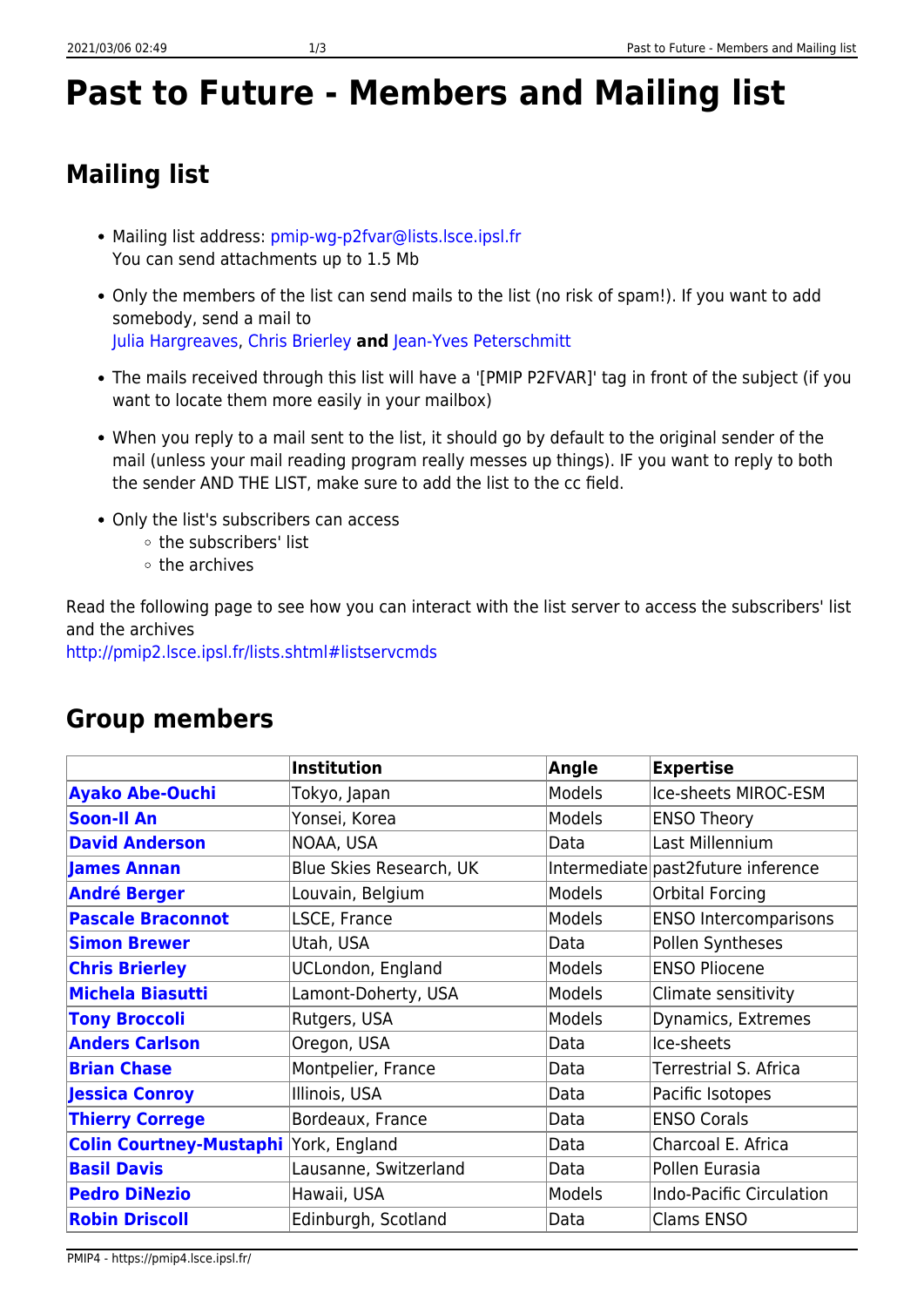|                                      | <b>Institution</b>                    | <b>Angle</b>             | <b>Expertise</b>                       |
|--------------------------------------|---------------------------------------|--------------------------|----------------------------------------|
| <b>Mary Elliot</b>                   | Edinburgh, Scotland                   | Data                     | <b>Clams ENSO</b>                      |
| <b>Julien Emile-Geay</b>             | Los Angeles, USA                      |                          | Intermediate Variability, assimilation |
| <b>Sandy Harrison</b>                | Reading, UK & Macquarie,<br>Australia | Data                     | Pollen Syntheses                       |
| <b>Pandora Hope</b>                  | Bureau of Meteorology,<br>Australia   | Models                   | <b>ENSO behaviour</b>                  |
| <b>Philip Hopley</b>                 | Birkbeck, England                     | Data                     | Speleothem S.Africa                    |
| <b>Matthew Jones</b>                 | Nottingham, England                   | Data                     | Lake systems                           |
| <b>Johann Jungclaus</b>              | Hamburg, Germany                      | Models                   | Last Millennia                         |
| <b>Christina Karamperidou</b>        | Hawaii, USA                           | Models                   | <b>ENSO Structure</b>                  |
| <b>Deborah Khider</b>                | UC Santa Barbara, USA                 | Data                     | <b>Tropical Oceans</b>                 |
| <b>Alexander Kislov</b>              | Moscow State Univ., Russia            | Intermediate Lake Levels |                                        |
| <b>Uta Krebs-Kanzow</b>              | Kiel, Germany                         | Models                   | <b>Tropical Oceans</b>                 |
| <b>Thomas Laepple</b>                | AWI Potsdam, Germany                  |                          | Intermediate Variability Uncertainty   |
| <b>Fabrice Lambert</b>               | Santiago, Chile                       |                          | Intermediate Time-series Stationarity  |
| <b>Julie Leloup</b>                  | LOCEAN, France                        | Models                   | <b>ENSO Statistics</b>                 |
| <b>Shaun Lovejoy</b>                 | McGill, Canada                        |                          | Intermediate Variability Spectra       |
| Valerie Masson-Delmotte LSCE, France |                                       | Data                     | Ice-core Millennial                    |
| <b>Jud Partin</b>                    | U.T. Austin, USA                      | Data                     | Speleothem ENSO                        |
| <b>Steven Phipps</b>                 | New South Wales, Australia            | Models                   | Southern Hemisphere                    |
| <b>Frank Peeters</b>                 | VU Amsterdam, Netherlands             | Data                     | Foram Sensitivity                      |
| <b>Kira Rehfeld</b>                  | AWI Potsdam, Germany                  |                          | Intermediate Variability Correlations  |
| <b>James Renwick</b>                 | Victoria, New Zealand                 |                          | Intermediate Dynamical Analysis        |
| <b>William Roberts</b>               | Bristol, England                      | Models                   | <b>ENSO Controls</b>                   |
| <b>Marion Saint-Lu</b>               | LSCE, France                          | Models                   | <b>SPCZ Behaviour</b>                  |
| <b>Andreas Schmittner</b>            | Oregon State, USA                     | Models                   | Ocean Biogeochemistry                  |
| <b>Didier Swingedouw</b>             | Bordeaux, France                      | Models                   | <b>Thermohaline Circulation</b>        |
| <b>Kaustubh Thirumalai</b>           | U.T. Austin, USA                      |                          | Intermediate Individual Forams         |
| <b>Bruno Turcq</b>                   | LOCEAN, France                        | Data                     | <b>ENSO Teleconnections</b>            |
| <b>Paul Valdes</b>                   | Bristol, England                      | Models                   | Orbital Response                       |
| <b>Xu Xu</b>                         | Kiel, Germany                         | Models                   | Ocean Biogeochemistry                  |
| <b>Zhongshi Zhang</b>                | Bergen, Norway                        | Models                   | Pliocene Oceans                        |
| <b>Michel Crucifix</b>               | Louvain, Belgium                      | Models                   | Statistical emulation                  |
| <b>Michael Erb</b>                   | Now Los Angeles ?                     | Models                   | Data assimilation                      |
| J. Fidel González Rouco              | ?                                     | ?                        |                                        |
| <b>Hugues Goosse</b>                 | Louvain, Belgium                      | Models                   | Data assimilation                      |
| <b>Simon Goring</b>                  | Wisconsin, USA                        | ?                        | ?                                      |
| <b>Lauren Gregoire</b>               | Leeds, UK                             | Models                   | Ice-sheets, Deglaciation               |
| <b>Julia Hargreaves</b>              | Blue Skies Research, UK               | Models                   | <b>Climate Sensitivity</b>             |
| <b>Gabi Hegerl</b>                   | Edinburgh, UK                         | Models                   | Last Millennium                        |
| <b>Kenji Izumi</b>                   | Paris, France                         | ?                        |                                        |
| <b>Charles Jackson</b>               | Texas, USA                            | Models                   | Model uncertainty                      |
| <b>Jasmin John</b>                   |                                       | ?                        |                                        |
| Masa Kageyama                        | Paris, France                         | Models                   | Glacial climates                       |
| <b>David Lea</b>                     | Santa Barbara, USA                    | Data                     | Palaeoceanography                      |